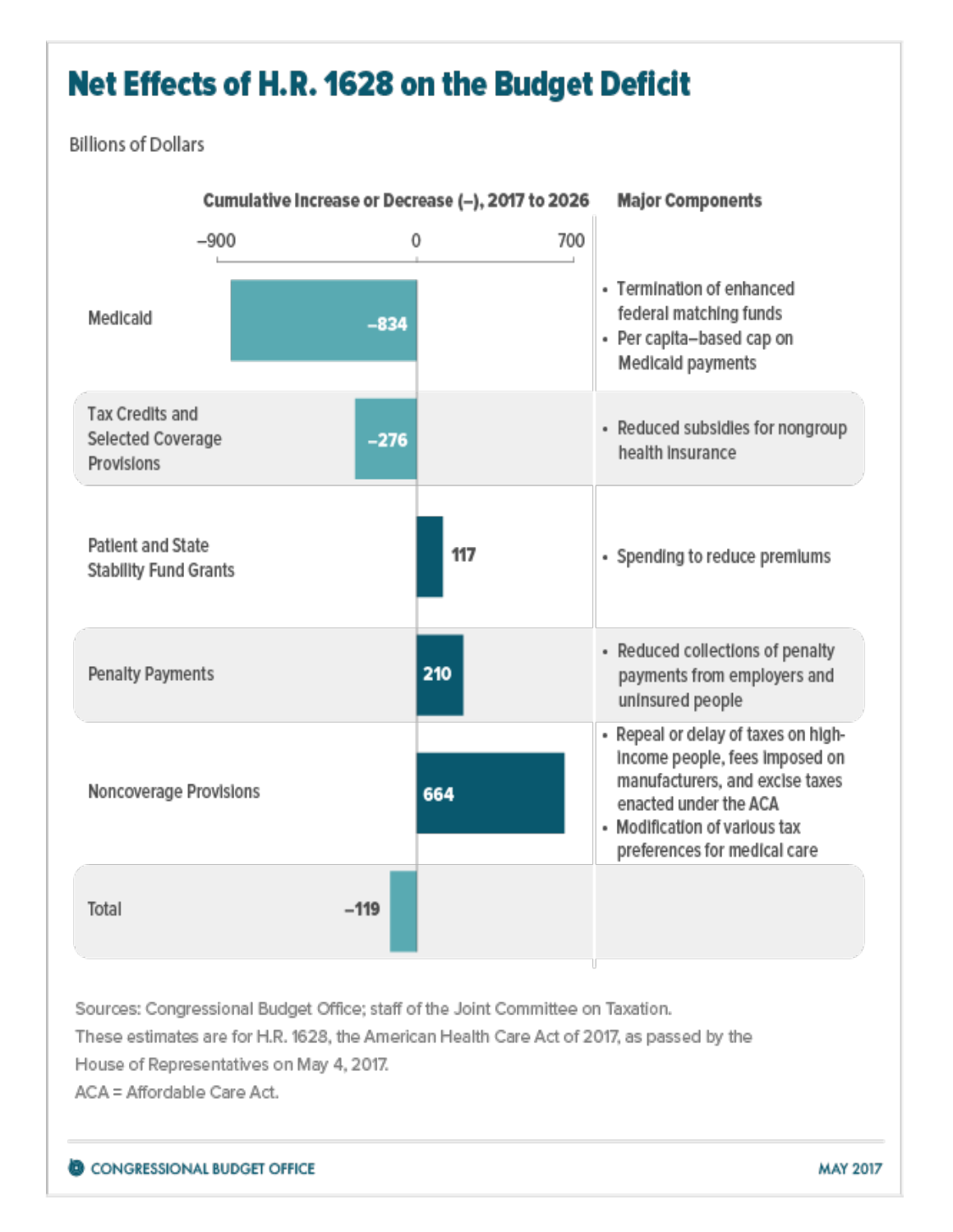## **Congressional Budget Office Releases Score of Health Overhaul Bill; Counties' Concerns Remain Unchanged as Senate Moves Forward**

 $\sim$ By NACo Writer BRIAN [BOWDEN](http://www.naco.org/people/brian-bowden) May 26, 2017

On May 24, the non-partisan Congressional Budget Office (CBO) released its highly anticipated cost and coverage estimates of the American Health Care Act (AHCA), which passed the United States House of Representatives on May 4th. CBO scored an earlier version of the bill, prior to several amendments to the legislation to secure the simple majority of votes necessary in the House under the special legislative procedure known as budget reconciliation. The new CBO score estimates the full impact of AHCA and sets a baseline for deficit reduction that must be achieved in the Senate's final measure.

CBO score estimates the full impact of AHCA and sets a baseline for deficit reduction that must be achieved in the Senate's final measure.

CBO estimates the House-passed AHCA would lead to 23 million more uninsured individuals over the next decade compared with current law, a slight reduction from the 24 million individuals included in a previous estimate. The CBO score also anticipates AHCA would reduce the federal deficit by \$119 billion in the same time frame, saving the federal government \$32 billion less than the previous version of the bill. CBO predicts federal support for Medicaid would be cut by \$834 billion over the next ten years, resulting in 14 million fewer Medicaid enrollees. The federal reduction in spending on Medicaid—both to the core program as it existed before the Affordable Care Act (ACA) was passed as well as the expansion of Medicaid adopted by 32 states that was made possible by the ACA—is responsible for most of the cost savings found in the AHCA.

The CBO score is significant because it allows the Senate to officially take up the House's legislation and provides them a baseline number. The Senate must ensure whatever changes they make to the AHCA lead to no less than \$119 billion in savings over ten years. This will be especially difficult as influential Republican senators have indicated they want to reduce the number of Medicaid beneficiaries expected to lose coverage under the legislation, which would decrease savings in the bill. For the math to add up, Senate Republicans would need to offset smaller cuts to Medicaid by reinstating some taxes that the AHCA eliminated, a move most Republicans stand firmly against. These strict procedural rules are necessary for the Senate to utilize the filibuster-proof budget process and move the bill with only 51 votes, rather than the typical 60-vote threshold.

CBO expressed uncertainty about these estimates, given the difficult of knowing which states would waive, or opt out of, key parts of the Affordable Care Act (ACA)'s insurance regulations. This 'opt-out' provision was added to the bill after negotiations between Rep.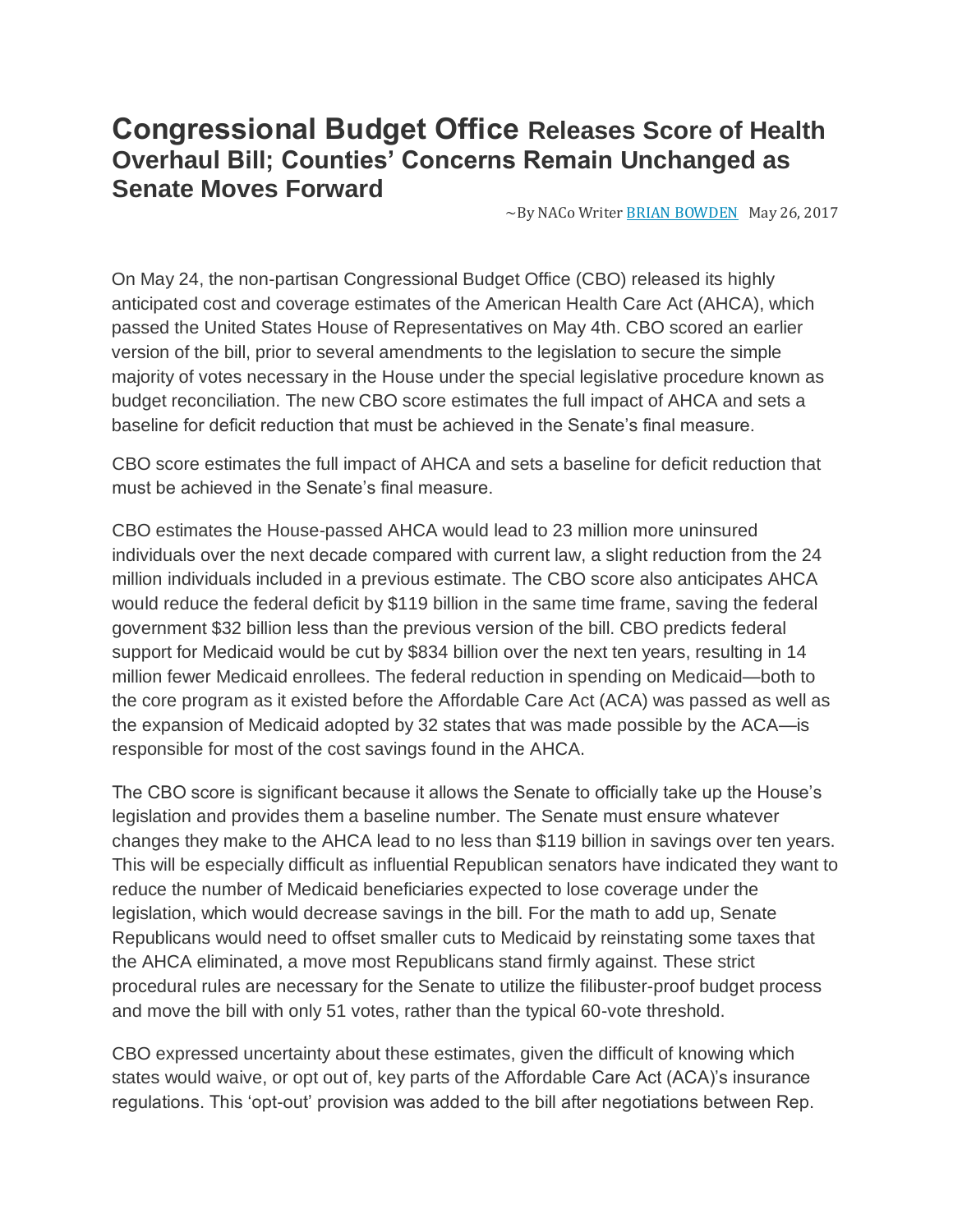Tom MacArthur (R-N.J.), then a co-chair of the moderate Republican Tuesday Group, and Rep. Mark Meadows (R-N.C.), leader of the conservative Republican Freedom Caucus. In their estimates, the CBO makes several assumptions about how states would interact with the new law. First, CBO assumes one-sixth of the population lives in a state that would utilize broad waivers for allowing insurers to opt out of requirements, such as the provision that all insurers must cover essential health benefits, including maternity care and mental health and substance abuse disorder services. CBO also assumes one third of the population lives in a state that will make "moderate changes" to regulations, and they assume half of the population lives in a state that will not use any of the waivers.

After public outcry over the ability of states to allow insurers to charge more for people with pre-existing conditions, a practice prohibited under the ACA, another last-minute change to AHCA allocated an additional \$8 billion to high risk pools. CBO estimates that individuals with health problems (including those with preexisting or newly acquired medical conditions) would face "extremely high premiums" in states that obtain waivers—if they could afford it at all—despite the new amendment. As a result, CBO predicts that the individual insurance markets in these states (representing one-sixth of the population) would begin to destabilize after 2020. Like earlier estimates, premiums would be lower for younger and healthier Americans, while older people, low income individuals and those with medical conditions would have to pay substantially more for their health insurance.

With the release of the CBO score, the Senate expects to accelerate their efforts to move their health reform bill after they return from the Memorial Day recess the week of June 5. Timing of a final vote is uncertain, but it is widely believed that the Senate must pass a bill before the August recess so they can pursue other priorities, such as tax reform. Senators have already been meeting behind closed doors to discuss how to move forward with the House-passed measure. Senate Majority Leader Mitch McConnell initially established a working group of 13 Senators, but has since opened it up to any Senator who wants to attend. His chamber faces very different dynamics than the House and he can only afford to lose two Republican votes on the bill. In a recent interview, McConnell remarked, "I don't know how we get to 50 (votes) at the moment. But that's the goal."

NACo remains concerned with provisions of the health reform overhaul that would massively weaken the federal-state-local partnership that underpins our nation's health care system and shifts federal and state costs to counties. The House-passed AHCA restructures Medicaid's financing system to a per capita cap or a block grant system, under which Medicaid programs would receive a reduction in federal funding. States would therefore have to make up the difference with their own funds, including by shifting costs to counties or imposing cuts to state Medicaid programs.

The Medicaid per capita cap formula would be based off Fiscal Year (FY) 2016 spending, which would not allow Medicaid programs to increase rates for providers and creates